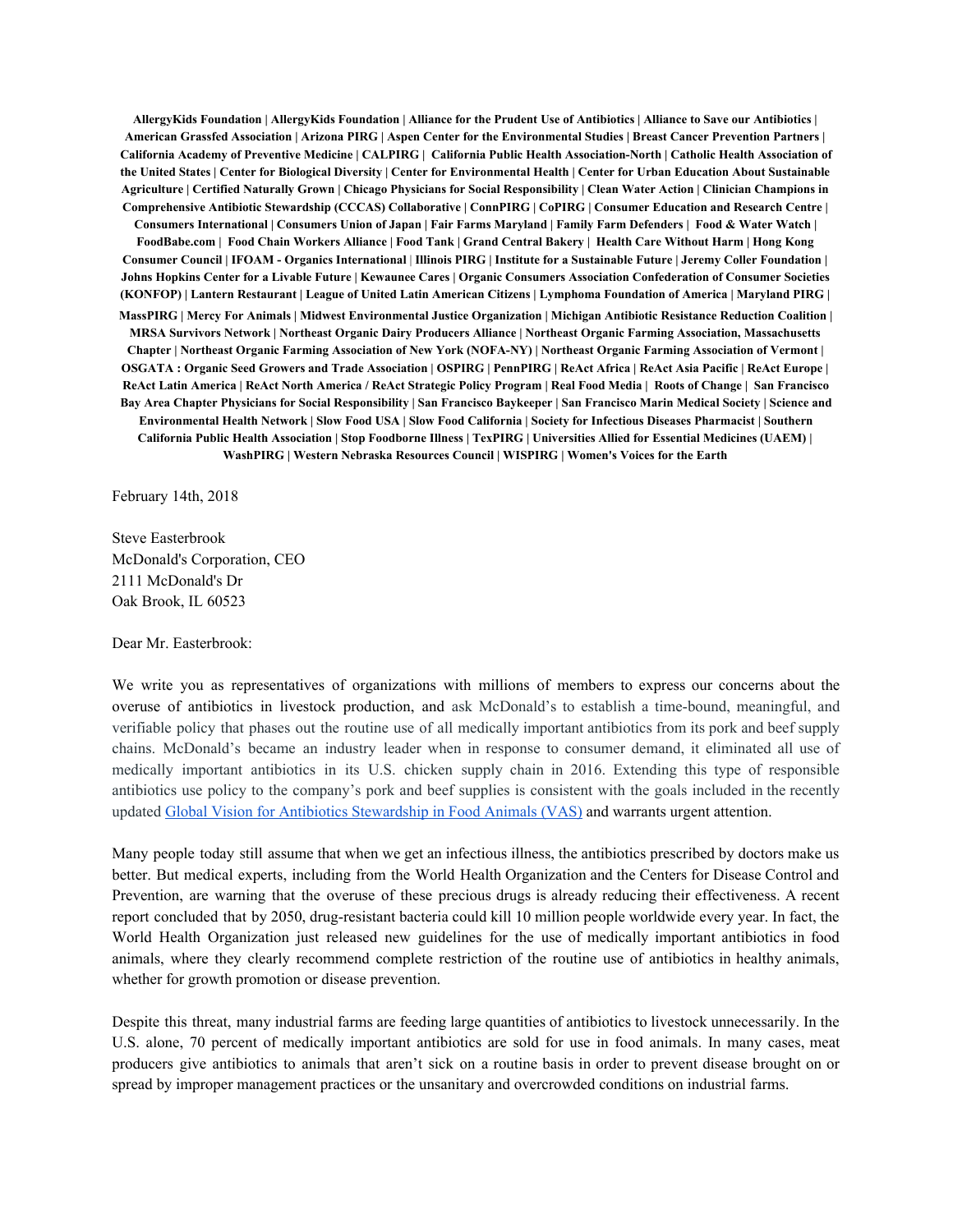Rather than using antibiotics routinely to prevent disease or promote growth, which can spur the spread of **drug-resistant bacteria, McDonald's should require its producers to reserve antibiotics only to treat sick animals or control an identified disease outbreak.**

Antibiotic resistance is a global issue and if we are to preserve our ability to save lives and treat dangerous infections, we need global action. The problem of antibiotic resistance cannot be fixed unless the livestock sector and large meat buyers, such as McDonald's, are part of the solution.

We thank you for ensuring that McDonald's fulfilled its U.S. commitment to serve only chicken raised without antibiotics important to human medicine. We are also encouraged by your company's recently announced VAS, which includes important objectives such as phasing out routine antibiotic use throughout its meat supply chain globally. Now it is time to convert these goals into effective time-bound commitments for McDonald's beef and pork supplies.

Given McDonald's size and scope, a meaningful commitment with concrete timelines to purchase only meat raised without the routine use of medically important antibiotics will send a clear signal to meat producers and consumers that preserving the efficacy of these precious medicines is a top priority. It will set the bar that your competitors, including Wendy's and Burger King, should strive to reach.

We look forward to your response and continued leadership on this extremely important public health issue.

Sincerely,

Matthew Wellington, Antibiotics Program Director, **U.S. PIRG Education Fund**

Laura Rogers, Deputy Director, **Antibiotic Resistance Action Center, the George Washington University**

Lena Brook, Interim Director, Food & Agriculture Program, **Natural Resources Defense Council**

Kari Hamerschlag, Deputy Director of Food and Technology, **Friends of the Earth**

Jean Halloran, Director, Food Policy Initiatives, **Consumers Union**

Cameron Harsh, Senior Manager for Organic and Animal Policy, **Center for Food Safety**

Steven Roach, Food Safety Director and Senior Analyst for Keep Antibiotics Working, **Food Animal Concerns Trust**

*Supporting Organizations* Robyn O'Brien, Founder, **AllergyKids Foundation**

Michael Jawer, Deputy Director, **Alliance for Natural Health**

Jane A. Kramer, Director, **Alliance for the Prudent Use of Antibiotics** Suzi Shingler, Campaign Manager **Alliance to Save our Antibiotics**

Carrie Balkcom, Executive Director, **American Grassfed Association**

Diane Brown, Director, **Arizona PIRG**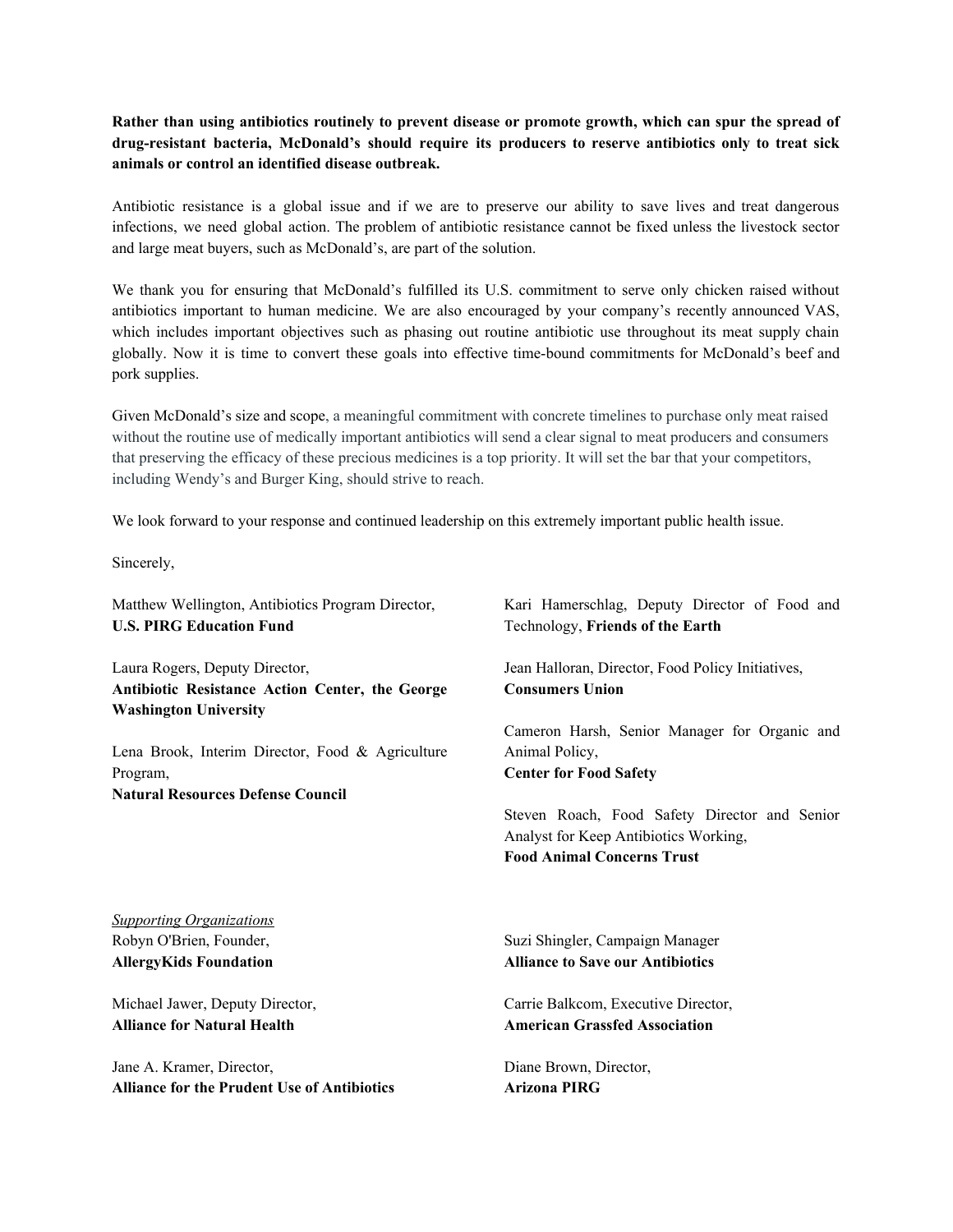Chris R. Lane, Director, **Aspen Center for the Environmental Studies**

Janet Nudelman, Director of Program and Policy, **Breast Cancer Prevention Partners**

Ronald P. Hattis, MD, MPH, Secretary-Treasurer, **California Academy of Preventive Medicine**

Emily Rusch, Director, **CALPIRG**

Adele Amodeo, Executive Director, **California Public Health Association-North**

Julie Trocchio, Senior Director of Community Benefit and Continuing Care, **Catholic Health Association of the United States**

Jonathan Evans, Environmental Health Legal Director, **Center for Biological Diversity**

Michael Green, Executive Director, **Center for Environmental Health**

Marcy Coburn, Executive Director, **Center for Urban Education About Sustainable Agriculture**

Alice Varon, Executive Director, **Certified Naturally Grown**

Sarah Lovinger, Executive Director, **Chicago Physicians for Social Responsibility**

Andria Ventura, Toxics Program Manager, **Clean Water Action**

Stacia Clinton, Committee Chairperson National Director Healthy Food in Health Care Program, **Clinician Champions in Comprehensive Antibiotic Stewardship (CCCAS) Collaborative**

Chris Phelps, Director, **ConnPIRG**

Danny Katz, Executive Director, **CoPIRG**

Dr. Dolly A. Jani, Senior Manager, **Consumer Education and Research Centre**

Amanda Long, Director General, **Consumers International**

Michiyo Koketsu, Secretary General, **Consumers Union of Japan**

Alicia LaPorte, Campaign Manager, **Fair Farms Maryland**

John E. Peck, Executive Director, **Family Farm Defenders**

Wenonah Hauter, Executive Director, **Food & Water Watch**

Vani Hari, Author & Activist, **FoodBabe.com**

Joann Lo, Executive Director, **Food Chain Workers Alliance**

Danielle Nierenberg, Co-Founder, **Food Tank**

Laura Ohm, Product Director, **Grand Central Bakery**

Stacia Clinton, Health Care Program Coordinator, **Health Care Without Harm**

Gilly Wong, Chief Executive, **Hong Kong Consumer Council**

Gábor Figeczky, Head of Global Policy, **IFOAM - Organics International**

Abe Scarr, Director, **Illinois PIRG**

Jamie Harvie, Executive Director, **Institute for a Sustainable Future**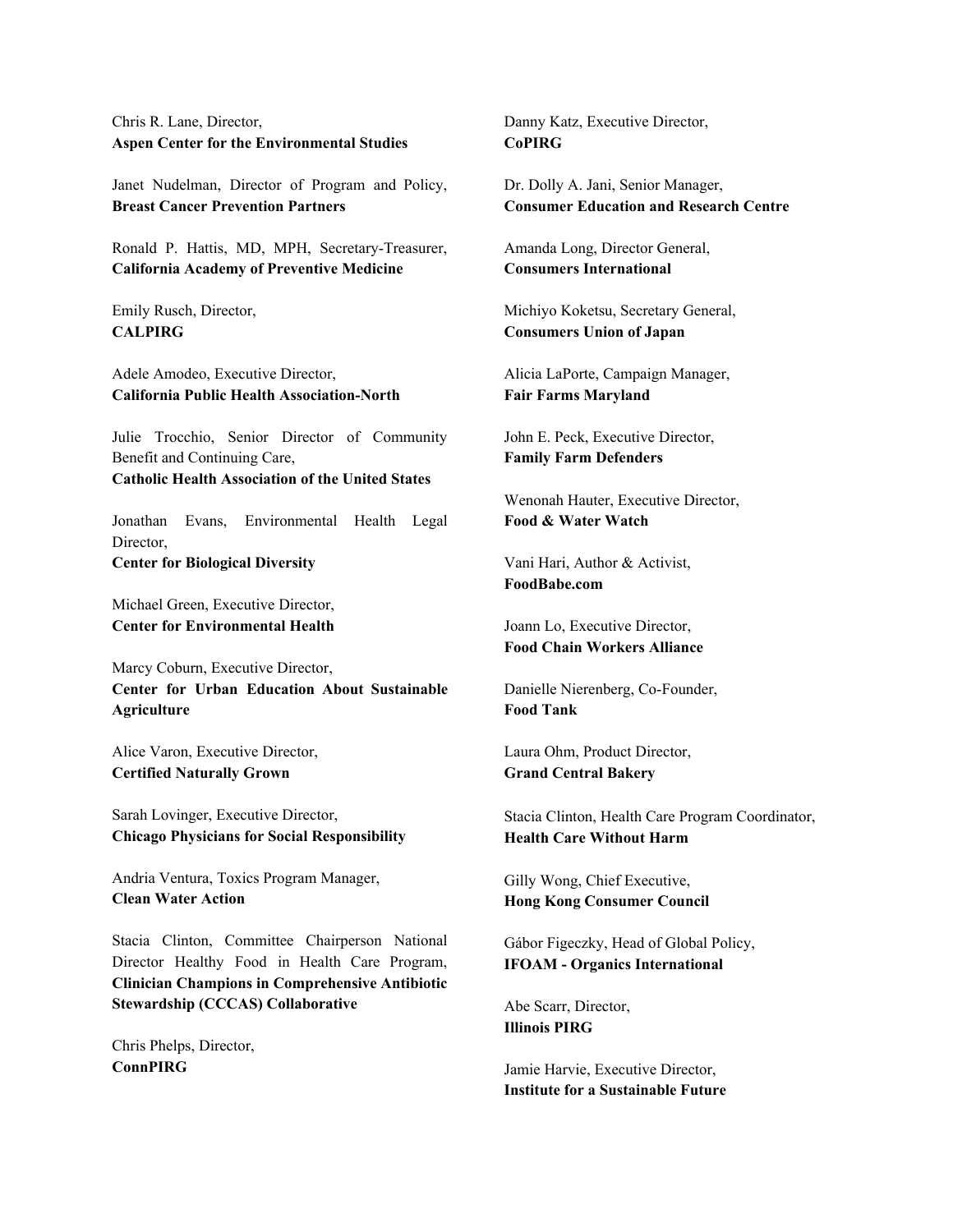Rosie Wardle, Programme Director, **Jeremy Coller Foundation**

Bob Martin, Food System Policy Director, **Johns Hopkins Center for a Livable Future**

Nancy Utesch, Founder, **Kewaunee Cares**

Katherine Paul, Associate Director, **Organic Consumers Association Confederation of Consumer Societies (KONFOP)** Andrea Reusing, Chef-Owner, **Lantern Restaurant**

Brent Wilkes, Chief Executive Officer, **League of United Latin American Citizens**

Belita Cowan, President **Lymphoma Foundation of America**

Emily Scarr, Director, **Maryland PIRG**

Deirdre Cummings, Legislative Director, **MassPIRG**

Vandhana Bala, General Counsel, **Mercy For Animals**

Elaine Bailey, Executive Director **Michigan Antibiotic Resistance Reduction Coalition**

Maria Powell, President, **Midwest Environmental Justice Organization**

Jeanine Thomas, Founder, **MRSA Survivors Network**

Edward Maltby, Executive Director, **Northeast Organic Dairy Producers Alliance**

Laura Davis, Certification Assistance Coordinator, **Northeast Organic Farming Association, Massachusetts Chapter**

Elizabeth Henderson and Jane Winn,

**Northeast Organic Farming Association of New York (NOFA-NY)**

Maddie Kempner, Advocacy Coordinator, **Northeast Organic Farming Association of Vermont**

Jim Gerritsen, Board President, **OSGATA | Organic Seed Growers and Trade Association**

Charlie Fisher, Director, **OSPIRG**

Michael Roles, Director, **PennPIRG**

Mirfin Mpundu, Coordinator, **ReAct Africa**

Sujith Chandy, Coordinator, **ReAct Asia Pacific**

Anna Zorzet, Head, **ReAct Europe**

Arturo Quizhpe, Coordinator, **ReAct Latin America**

Anthony So, Director, **ReAct North America / ReAct Strategic Policy Program**

Anna Lappe, Founder and Director, **Real Food Media**

Michael R. Dimock, President, **Roots of Change**

Robert M. Gould, MD, President, **San Francisco Bay Area Chapter Physicians for Social Responsibility**

Sejal Choksi-Chugh, Executive Director, **San Francisco Baykeeper**

John Maa MD, President, **San Francisco Marin Medical Society**